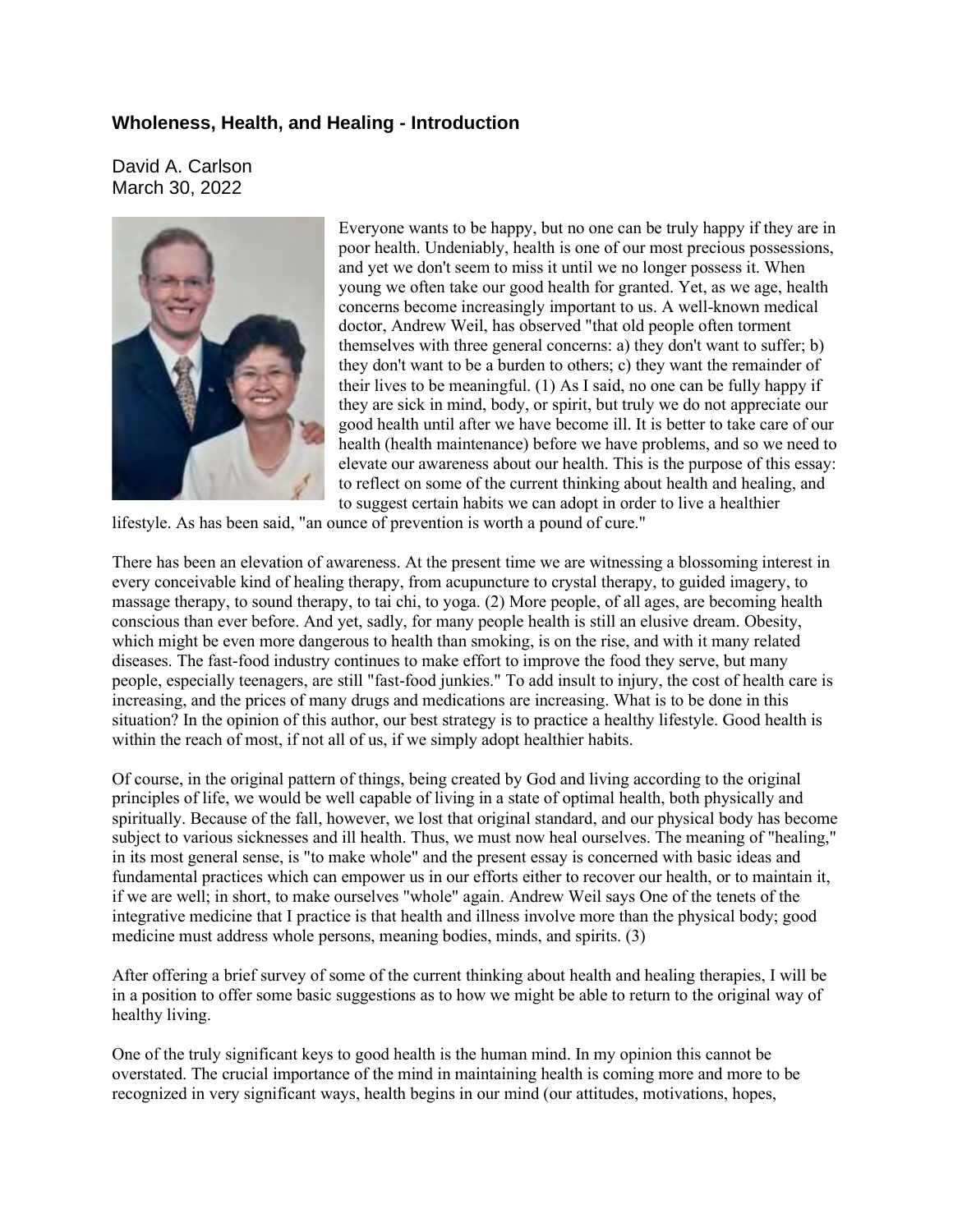expectations, etc.). Rather than being something entirely biological physical, it is more our attitudes and ways of thinking about ourselves and the world that significantly affect our health. We must take to heart a certain health-promoting disciple in our lives, and it carries over into good habits and lifestyle practices. This is because the body "listens" to the mind, the body listens to whatever our mind is telling it. Upon this important mental foundation is established the body's own capacity for self-healing. The notion that the body is able to heal itself is another significant key to good health. According to current research and thinking, our physical body seems to be endowed with an enormously effective healing capacity. It seems to have inherent within it a "healing system," which can unleash its incredible healing power and virtually heal itself, if the right conditions are met, such conditions including the elimination of toxins from our body, our not smoking, our keeping our weight under control, maintaining a proper diet, adequate physical exercise, etc.

One important consideration in one's achieving good health is for one to take personal responsibility, Given this, probably the first step for many people is not the latest vitamin or exercise machine, but good health counseling. With even just a small change in one's thinking, one could easily alter one's daily habits, and with this, he or she could be well on their way to dramatically improved health.

There are a number of new perspectives in the area of healing which I think it is very helpful to keep in mind. In this essay, I want to touch on some think it is very helpful to keep in mind. In this essay, I want to touch on some of the current thinking in health and healing, and then, on that basis, to introduce certain basic concepts. I do not intend to cover ground that has already been extensively covered elsewhere, apart from mentioning it. There are many excellent books (4) one can read on diet, exercise, personal hygiene, and even healthy aging. That groundwork has been laid and I have tried to include some of these books in the bibliography for the reader's reference. These books convey a lot of traditional and time-honored common tried to include some of these books in the bibliography for the reader's sense and practical advice for maintaining one's health, and for healing one's afflictions, without the attendant costs and medicines associated with repeated visits to the doctor or hospital. This is not to say that we should not go to the doctor or hospital, however. Seeking the guidance of a medical professional is sometimes necessary, even crucial. What I am saying here is that there is much that one can do "at home" to maintain good health, and reduce the need for more professional help. In any case, when one needs to see a doctor, one should certainly go to see one.

In this essay, I seek to go beyond the traditional thinking, and touch upon what to me are some exciting new areas of thought. In order to do so, I rely upon the categories outlined in Unification Thought (5), specifically: a) the relationship between the mind and body; b) the relationship between people, especially the husband and wife relationship; and c) one's relationship to one's environment. These categories, all of which emphasize the importance of relationship, provide a convenient way of systematizing current thinking about health and healing. I find this current thinking about health and healing exciting and inspiring because it brings important means of healing easily within the reach of all of us. Among the many advocates of new age healing one might include Joan Borysenko, Deepak Chopra, Napoleon Hill, Kevin Troudeau, and Andrew Weil. Let us first consider the mind and body relationship.

## **The Mind and Body Relationship**

One of the new concepts being talked about is the new understanding we have about the mind/body relationship. Joan Borysenko, Andrew Weil, and Deepak Chopra all have written books on healing which treat the mind/body connection, and these books are well-worth reading. They offer helpful insights and practical suggestions, as well as strategies and activities for the reader who is seeking enhanced health. Let me briefly consider some of their leading ideas. I will begin with Joan Borysenko.

John Borysenko is the author of Minding the Body, Mending the Mind, (6) and is a strong advocate of